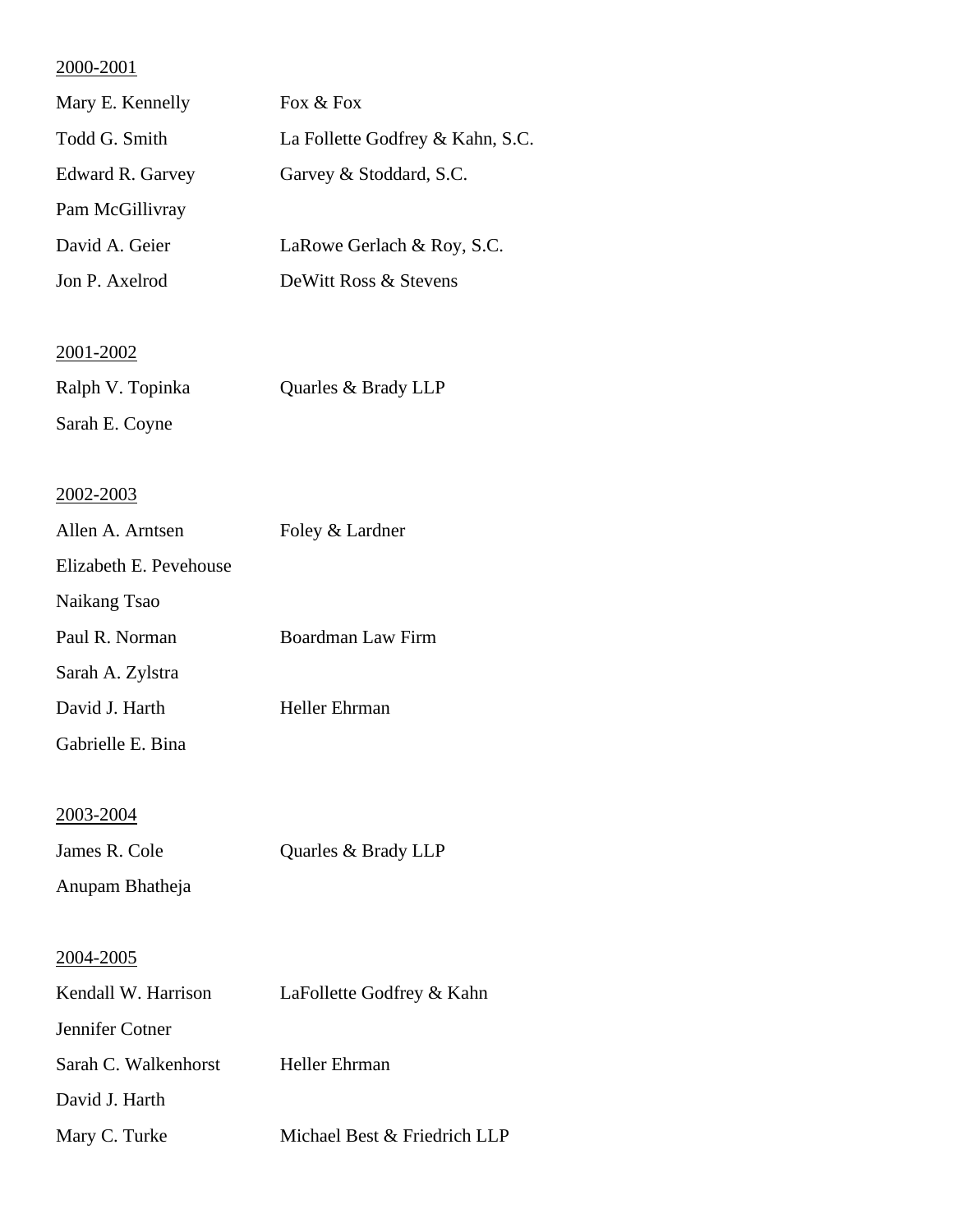| Eric Schulenburg | Schulenburg & Father |
|------------------|----------------------|
|------------------|----------------------|

## 2006-2007

| Ronald G. Benavides | <b>Benavides Law Office</b> |
|---------------------|-----------------------------|
| Eric Schulenburg    | Schulenburg & Father        |
| Allen A. Arntsen    | Foley & Lardner             |
| Stephan J. Nickels  |                             |
| Naikang Tsao        |                             |
| Jeffrey A. Simmons  |                             |

## 2008-2009

| Hamang B. Patel         | Michael Best & Friedrich LLP |
|-------------------------|------------------------------|
| Kendall W. Harrison     | Godfrey & Kahn, S.C.         |
| Linda S. Schmidt        |                              |
| David L. Anstaett       | Perkins Coie LLP             |
| <b>Jeff Bowen</b>       |                              |
| Emily J. Lee            |                              |
| Lissa R. Koop           |                              |
| Eric G. Barber          |                              |
|                         |                              |
| 2009-2010               |                              |
| Rebecca Frihart Kennedy | Reinhart Boerner Van Deuren  |
| Willem J. Noorlander    |                              |

Geoffrey D. Talmon

J. Donald Best Michael Best & Friedrich LLP

Melissa S. Caulum

Clayton P. Kawski

Angela J. Kujak

Steven G. Carlson Van Briesen & Roper

Randall D. Crocker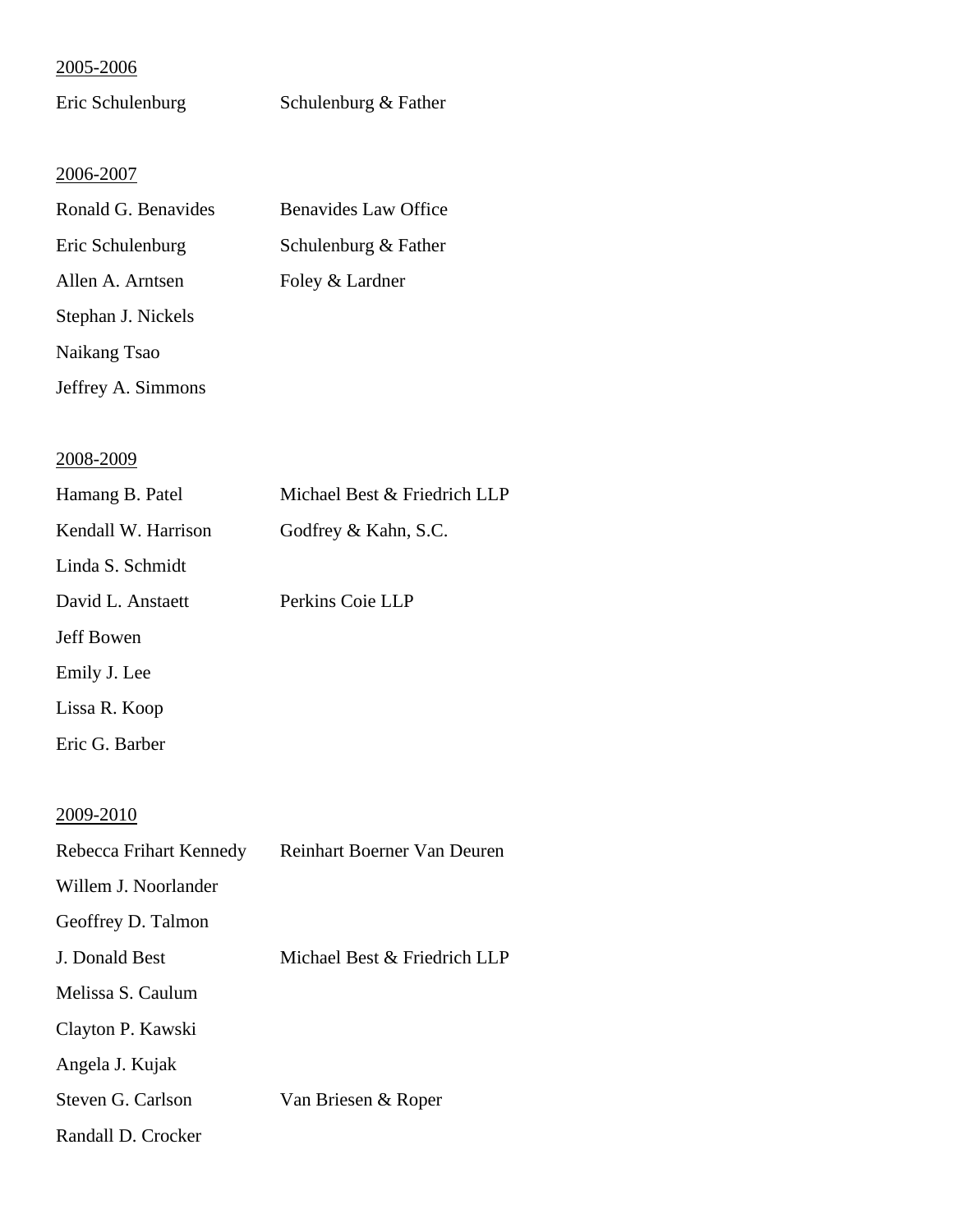| John G. Goller              |                              |
|-----------------------------|------------------------------|
| Shane A. Brunner            | Merchant & Gould             |
| Wendy M. Ward               |                              |
| Jeffrey A. Simmons          | Foley & Lardner              |
| Gregory T. Everts           | Quarles & Brady LLP          |
| Elyce M. Wos                |                              |
| Timothy W. Burns            | Perkins Coie LLP             |
| Lissa R. Koop               |                              |
| Autumn N. Nero              |                              |
|                             |                              |
| <u>2010-2011</u>            |                              |
| Kendall W. Harrison         | Godfrey & Kahn, S.C.         |
| Linda Schmidt               |                              |
| Christopher G. Hanewicz     | Perkins Coie LLP             |
| David J. Harth              |                              |
| <b>Emily Jane Lee</b>       |                              |
| Catherine Cetrangolo        | Boardman Law Firm            |
| Andrew Neill DeClercq       |                              |
| Christopher C. Davis        | Michael Best & Friedrich LLP |
| John Scheller               |                              |
| Sarah C. Walkenhorst        | Perkins Coie LLP             |
| <b>Emily Jane Lee</b>       |                              |
| <b>Timothy Wilson Burns</b> |                              |
| Allison E. Cimpl-Wiemer     | Quarles & Brady LLP          |
| <b>Courtney Ruth Heeren</b> |                              |
| Michael J. Fischer          |                              |
| Paul Bauer                  |                              |
| Khalaf Mansour Khalaf       |                              |
| Dennis M. Sullivan          | Chilton Yambert & Porter LLP |
| Michael F. Brown            | Peterson, Berk & Cross, S.C. |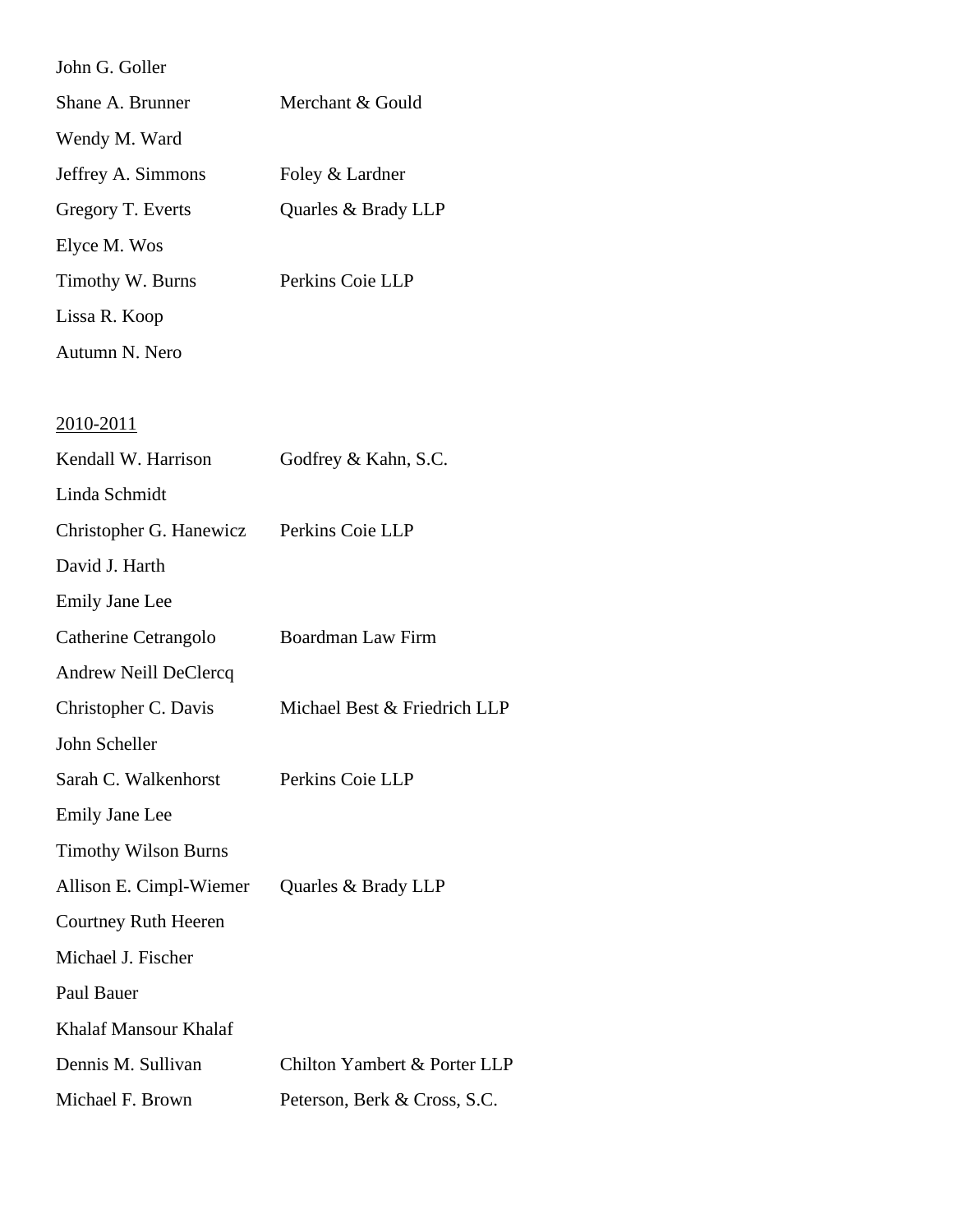| Edward J. Pardon           | Merchant & Gould                   |
|----------------------------|------------------------------------|
| Wendy M. Ward              |                                    |
| Joel F. Graham             |                                    |
| Richard L. Bolton          | Boardman & Clark LLP               |
| Rebecca W. Oettinger       |                                    |
| Jacob B. Frost             |                                    |
| David J. Harth             | Perkins Coie LLP                   |
| <b>Truscenialyn Brooks</b> |                                    |
| Andrew B. Coursin          |                                    |
| Joseph A. Ranney           | DeWitt Ross & Stevens S.C.         |
| Barret V. Van Sicklen      |                                    |
| Jeffrey N. Costakos        | Foley & Lardner LLP                |
| Gabriel B. Galloway        | Law Offices of Gabriel B. Galloway |
|                            |                                    |
| <u>2012-2013</u>           |                                    |
| Donald Schott              | Quarles & Brady LLP                |
| Khalaf Mansour Khalaf      |                                    |
| David Jones                | Perkins Coie LLP                   |
| <b>Rhett Martin</b>        |                                    |
| David L. Anstaett          |                                    |
| Eric Baker                 | Boardman & Clark LLP               |
| Richard L. Bolton          |                                    |
| Reed Cornia                | Cornia Law LLC                     |
| David J. Harth             | Perkins Coie LLP                   |
| David Pekarek Krohn        |                                    |
| <b>Truscenialyn Brooks</b> |                                    |
| Gordon Davenport III       | Foley & Lardner                    |
| Andrew Neill DeClercq      | Boardman & Clark LLP               |
| Earl Munson                |                                    |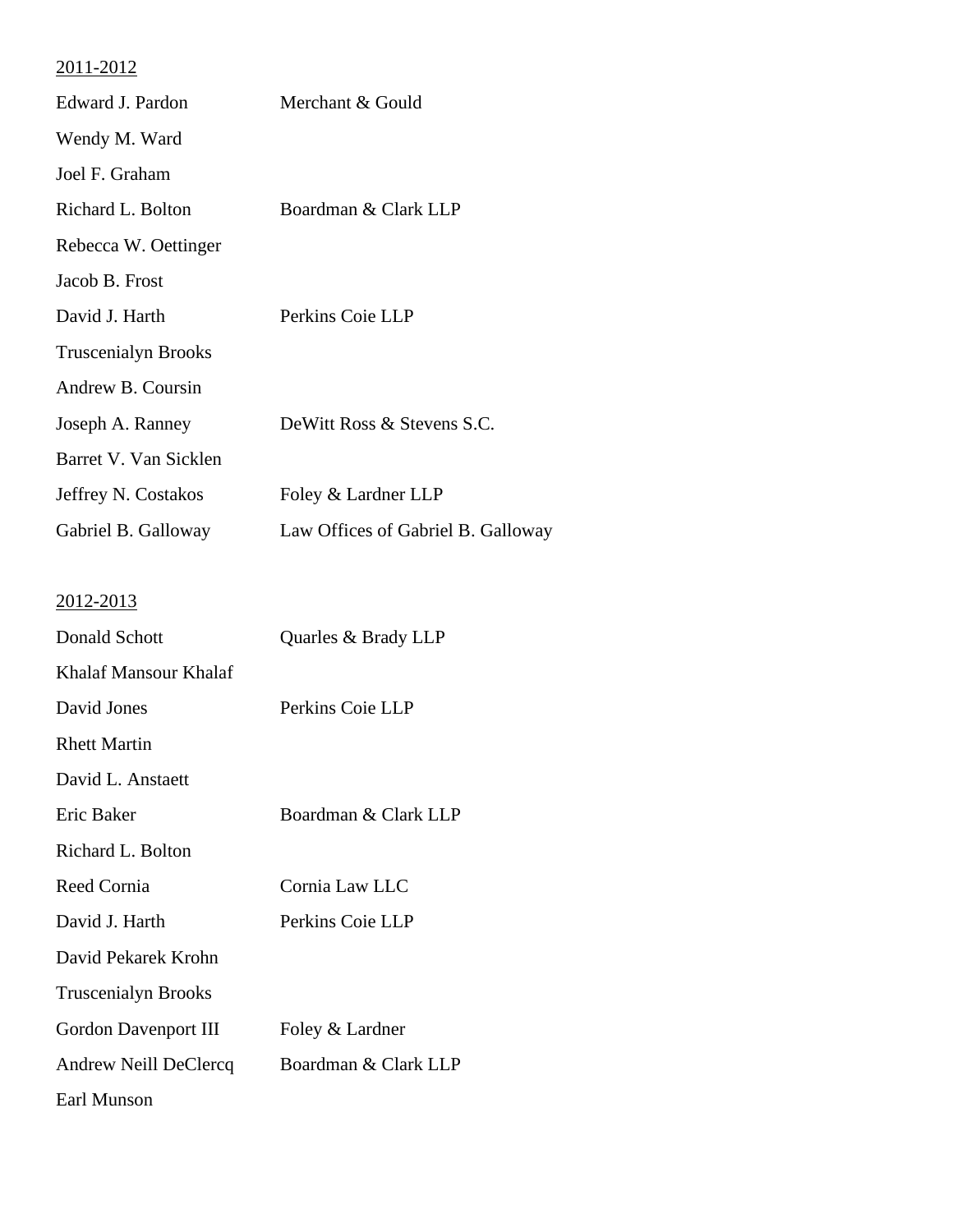# 2013-2014 Andrew DeClercq Boardman & Clark LLP Paul R. Norman Gregory N. Dutch The Law Office of Gregory N. Dutch Gabriel B. Galloway Law Offices of Gabriel B. Galloway Kendall W. Harrison Godfrey & Kahn, S.C. Jennifer L. Vandermeuse Kerry L. Gabrielson Robert R. Henak **Henak Law Office** S. Edward Sarskas Michael Best & Friedrich LLP Tanya M. Salman Jon G. Furlow Michael Best & Friedrich LLP Michelle L. Dama Albert Bianchi, Jr. David L. Anstaett Perkins Coie LLP David E. Jones Jesse J. Bair Perkins Coie LLP Jeff Bowen Timothy W. Burns Alexander B. Handelsman Reinhart Boerner Van Deuren S.C. James M. Burrows Lynn M. Stathas Emily M. Feinstein Quarles & Brady LLP Joseph M. Russell von Briesen & Roper, S.C. 2014-2015 Reed Cornia Cornia Law, LLC Tim Edwards Relles & Milliken Thomas Heneghan Whyte Hirschboeck Dudek S.C. Jordan Corning Mpoli Simwanza-Johnson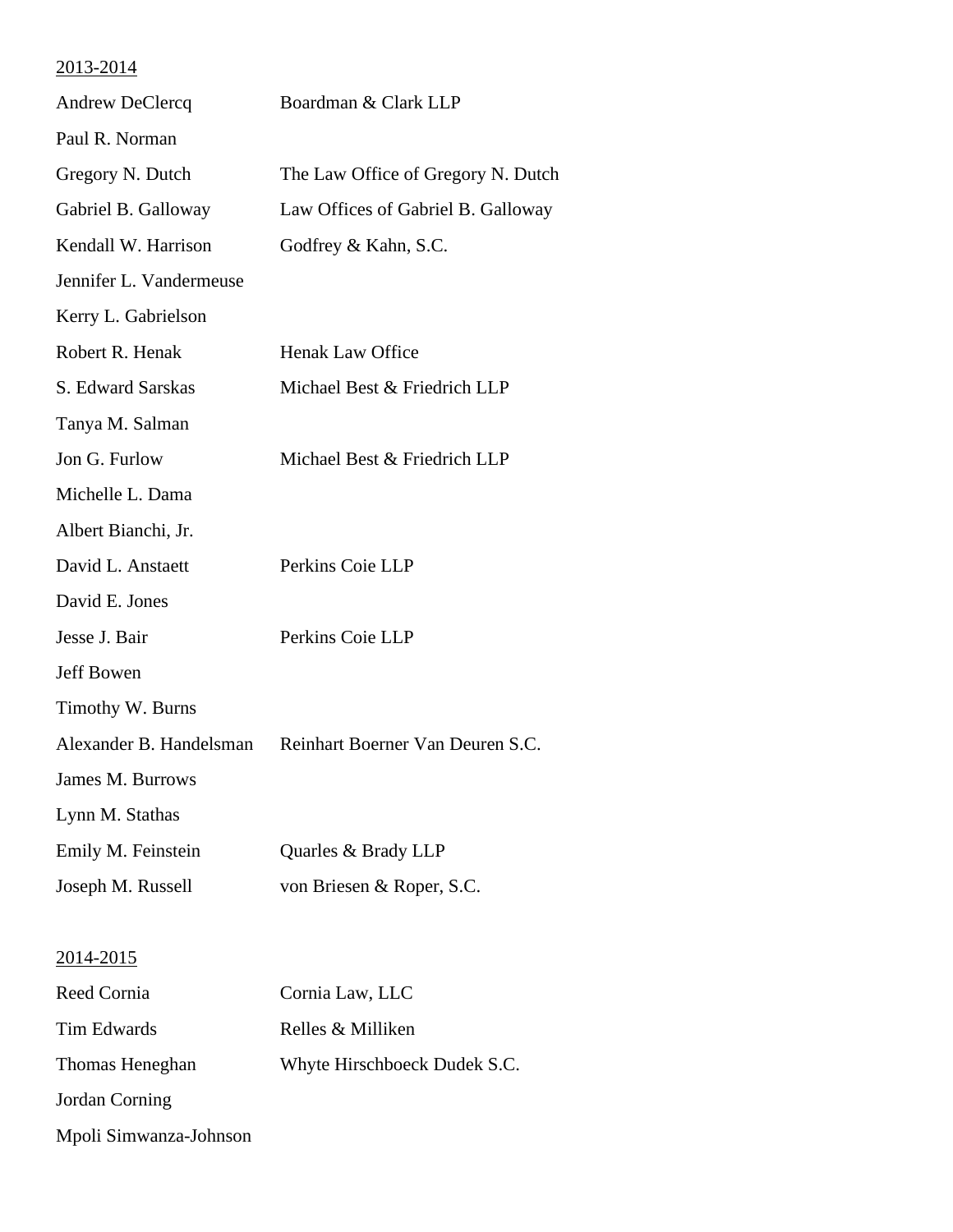| <b>William Parsons</b>      | Hawks Quindel S.C.               |
|-----------------------------|----------------------------------|
| Caitlin Madden              |                                  |
| Lynn Lodahl                 |                                  |
| <b>Christopher Hanewicz</b> | Perkins Coie LLP                 |
| Michelle Umberger           |                                  |
| Rodger Carreyn              |                                  |
| Anne Readel                 | Perkins Coie LLP                 |
| David Harth                 |                                  |
| David Anstaett              |                                  |
| <b>Chase Horne</b>          | DeWitt, Ross & Stevens S.C.      |
| Megan Senatori              |                                  |
| Jordan Rohlfing             |                                  |
| Don Schott                  | Quarles & Brady LLP              |
| S.L. Owens                  |                                  |
| Anita Boor                  |                                  |
| <b>Trevor Joike</b>         | Quarles & Brady LLP              |
| <b>Brittany Ogden</b>       |                                  |
| Rachel Graham               |                                  |
| Grace Kulkoski              | Peterson, Johnson & Murray, S.C. |
| Michael Crooks              |                                  |
| <b>Catherine Rottier</b>    | Boardman & Clark LLP             |
| Evan Tenebruso              |                                  |
| Sarah Zylstra               | Boardman & Clark LLP             |
| Andrew DeClercq             |                                  |
| Benjamin Kaplan             | Michael Best & Friedrich LLP     |
| S. Edward Sarskas           |                                  |
| Yongqing Yang               |                                  |
| Tomislav Kuzmanovic         | Hinshaw & Culbertson LLP         |
| <b>Matthew Kees</b>         |                                  |
| Kendall Harrison            | Godfrey & Khan S.C.              |
| <b>Mark Hancock</b>         |                                  |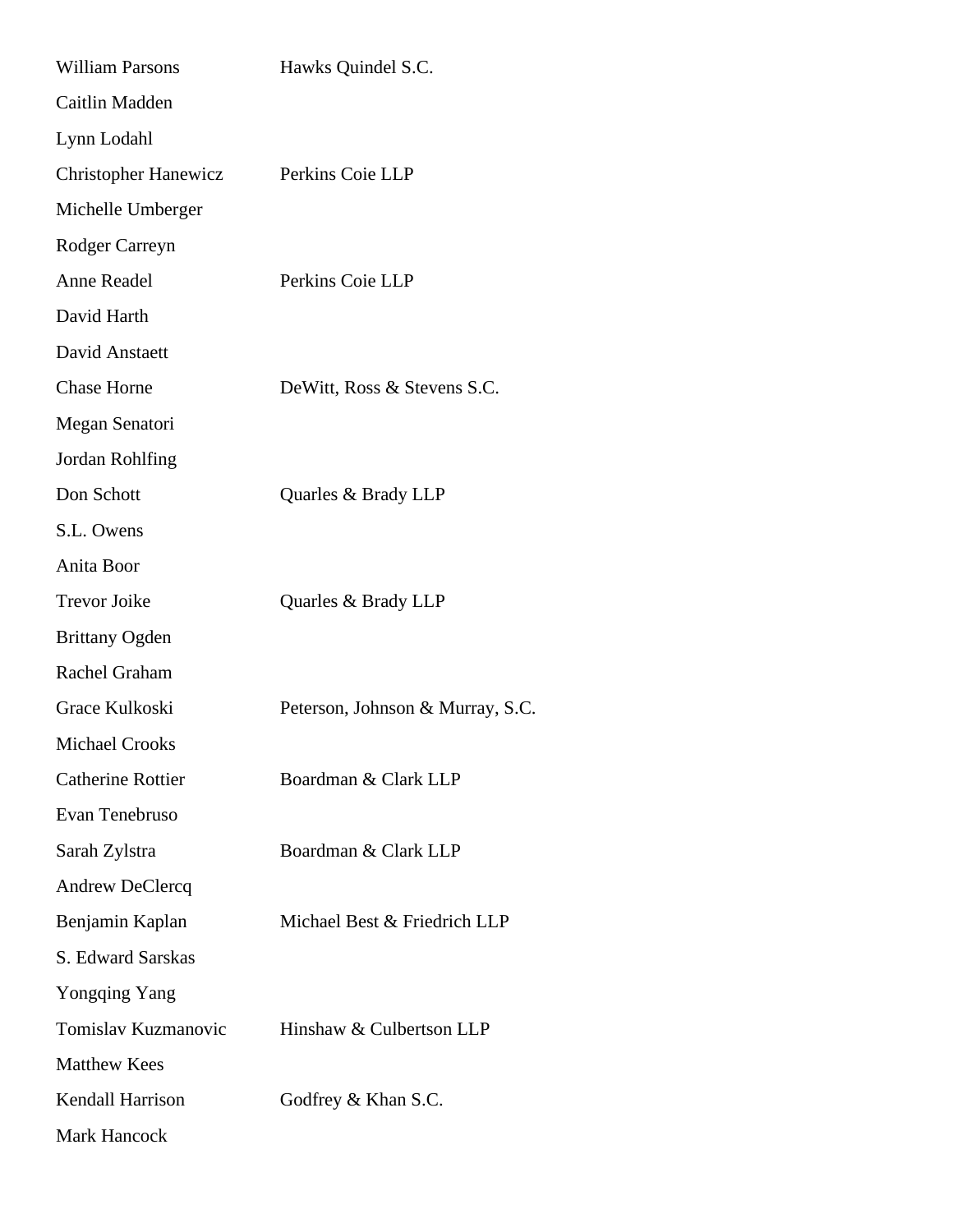| Sarah Matt              | Littler Mendelson P.C.       |
|-------------------------|------------------------------|
| Carly Zuba              |                              |
| Eric Hatchell           | Foley & Lardner LLP          |
| Naikang Tsao            |                              |
| <b>Jeffrey Simmons</b>  | Foley & Lardner LLP          |
| <b>Ryan Baggs</b>       |                              |
| <b>Ryan Wiesner</b>     | Murphy Desmond S.C.          |
| <b>Timothy Casper</b>   |                              |
| Alec Solotorovsky       | Kirkland & Ellis LLP         |
| <b>Sean Powers</b>      |                              |
| <b>Bobby Earles</b>     | Kirkland & Ellis LLP         |
| Mark Nomellini          |                              |
|                         |                              |
| <u>2015-2016</u>        |                              |
| Sarah Zylstra           | Boardman & Clark             |
| Andrew DeClercq         |                              |
| Megan Senatori          | DeWitt, Ross & Stevens       |
| <b>Deborah Meiners</b>  |                              |
| Laura Davis             |                              |
| Michael Mishlove        | Gonzalez, Saggio & Harlan    |
| Louis Butler            |                              |
| Michelle Umberger       | Perkins Coie LLP             |
| Lissa Koop              |                              |
| <b>Jeff Scott Olson</b> | Jeff Scott Olson Law Firm    |
| Erin Rome               | <b>Haley Palmersheim</b>     |
| S. Edward Sarskas       | Michael Best & Friedrich LLP |
| Joseph Brydges          |                              |
| Serene Sahar            |                              |
| <b>Edward Pardon</b>    | Merchant & Gould             |
| Wendy Ward              |                              |

Emily Wessels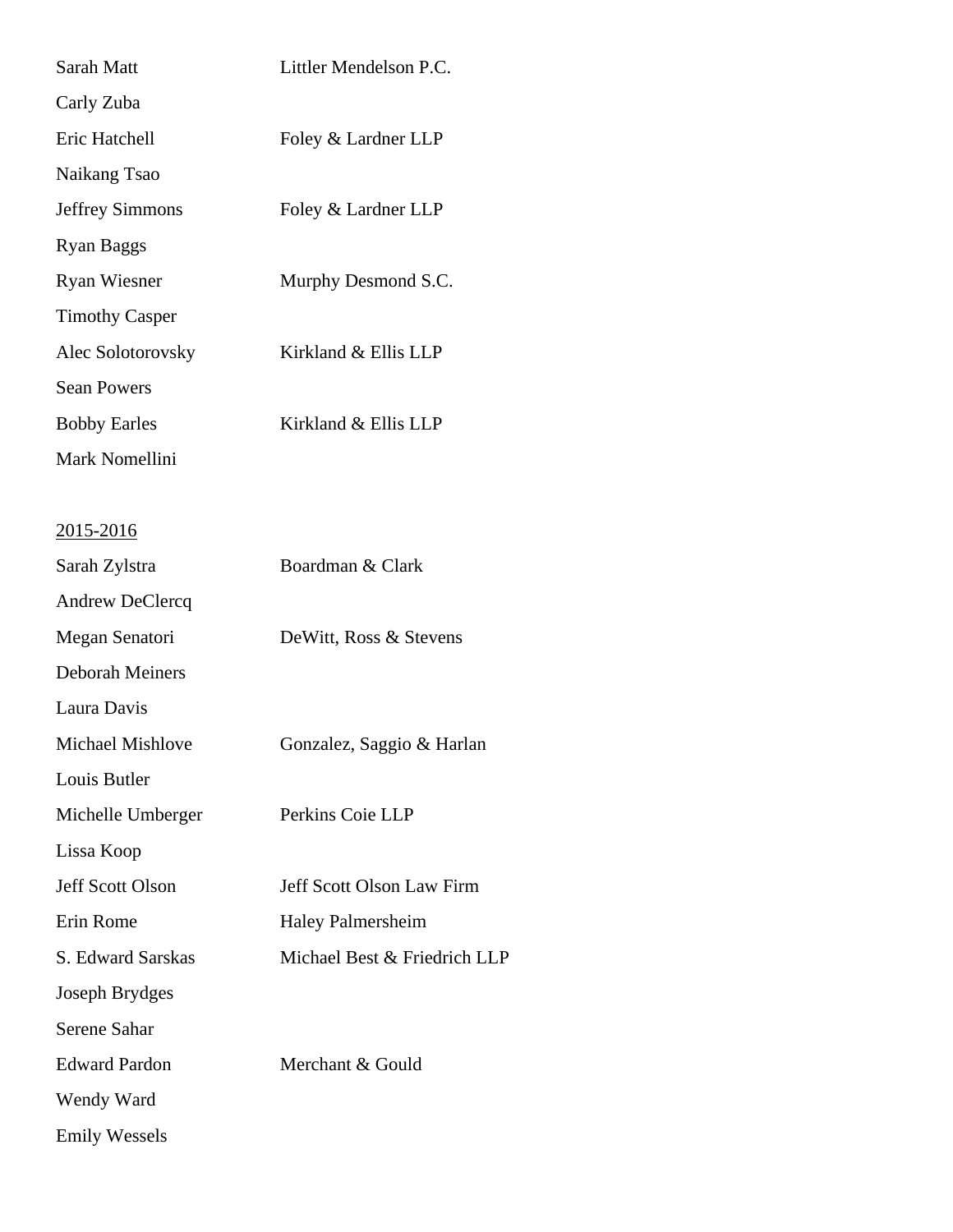| Jeffrey Ward            |                               |
|-------------------------|-------------------------------|
| Paige Stradley          |                               |
| <b>Stephen Howe</b>     |                               |
| <b>Andrew Erlandson</b> | Hurley, Burish & Stanton      |
| Andrew Clarkowski       | <b>Axley Brynelson</b>        |
| Bryan Whitehead         |                               |
| Michael Modl            |                               |
| S. Edward Sarskas       | Michael Best & Friedrich LLP  |
| <b>Andrew Dufresne</b>  |                               |
| <b>James Burrows</b>    | Reinhart, Boerner, Van Deuren |
| James Law               |                               |
| <b>Randall Crocker</b>  | von Briesen & Roper           |
| Joseph Russell          |                               |
| Monica Wedgewood        |                               |
| <b>Patrick Greeley</b>  |                               |
| Yingtao Ho              | The Previant Law Firm         |
| <b>Timothy Edwards</b>  | Edwards, Richter & Phillips   |
| <b>Fred Gants</b>       | Quarles & Brady LLP           |
| Kerry Mohan             |                               |
| <b>Adam Prinsen</b>     | Godfrey & Khan S.C.           |
| <b>Kendall Harrison</b> |                               |
| <b>Mark Hancock</b>     |                               |
| <b>Brandon Lewis</b>    | Perkins Coie LLP              |
| David Anstaett          |                               |
| Lissa Koop              |                               |
| <b>Dillon Ambrose</b>   | Davis & Kuelthau              |
| <b>Bobby Earles</b>     | Kirkland & Ellis LLP          |
| Mark Nomellini          |                               |
| Patrick Koenen          | Hinshaw & Culbertson          |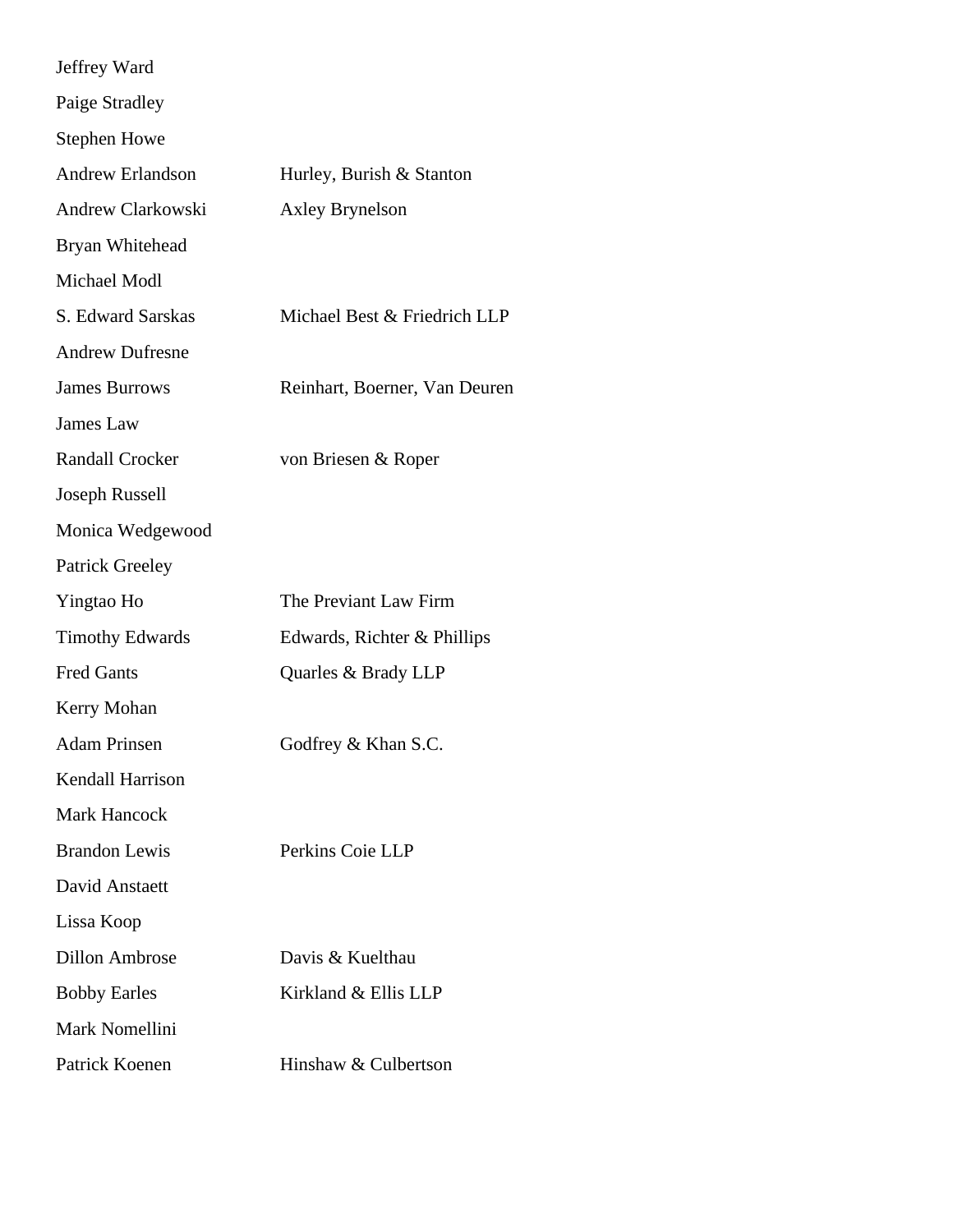| <b>Tim Casper</b>      | Murphy Desmond                |
|------------------------|-------------------------------|
| Erin Rome              | <b>Haley Palmersheim</b>      |
| Reed Cornia            |                               |
| <b>Ashley Rouse</b>    | <b>Boardman Clark</b>         |
| Kathryn Harrell        |                               |
| Marta Meyers           |                               |
| Andrew Clarkowski      | <b>Axley Brynelson</b>        |
| <b>Kristin Pierre</b>  |                               |
| Michael Modl           |                               |
| Kendall Harrison       | Godfrey & Kahn S.C.           |
| <b>Dustin Brown</b>    |                               |
| S. Edward Sarskas      | Michael Best & Friedrich LLP  |
| Tanya Salman           |                               |
| Iana Vladimirova       | Husch Blackwell               |
| <b>Lester Pines</b>    | Cullen Weston Pines & Bach    |
|                        |                               |
| 2017-2018              |                               |
| <b>Edna Kersting</b>   | <b>Wilson Elser</b>           |
| <b>Alexis Pool</b>     |                               |
| Katelynn Williams      | Hawks Quindel                 |
| Aaron Halstead         |                               |
| Amanda Kuklinski       |                               |
| <b>William Parsons</b> |                               |
| Mary Kennelly          | Fox & Fox                     |
| Joseph Diedrich        | Husch Blackwell               |
| Natalia Kruse          |                               |
| Iana Vladimirova       |                               |
| Thomas Heneghan        |                               |
| Sarah Sargent          | Reinhart, Boerner, Van Dueren |
| Ashley Kirkwood        | Kirkland & Ellis              |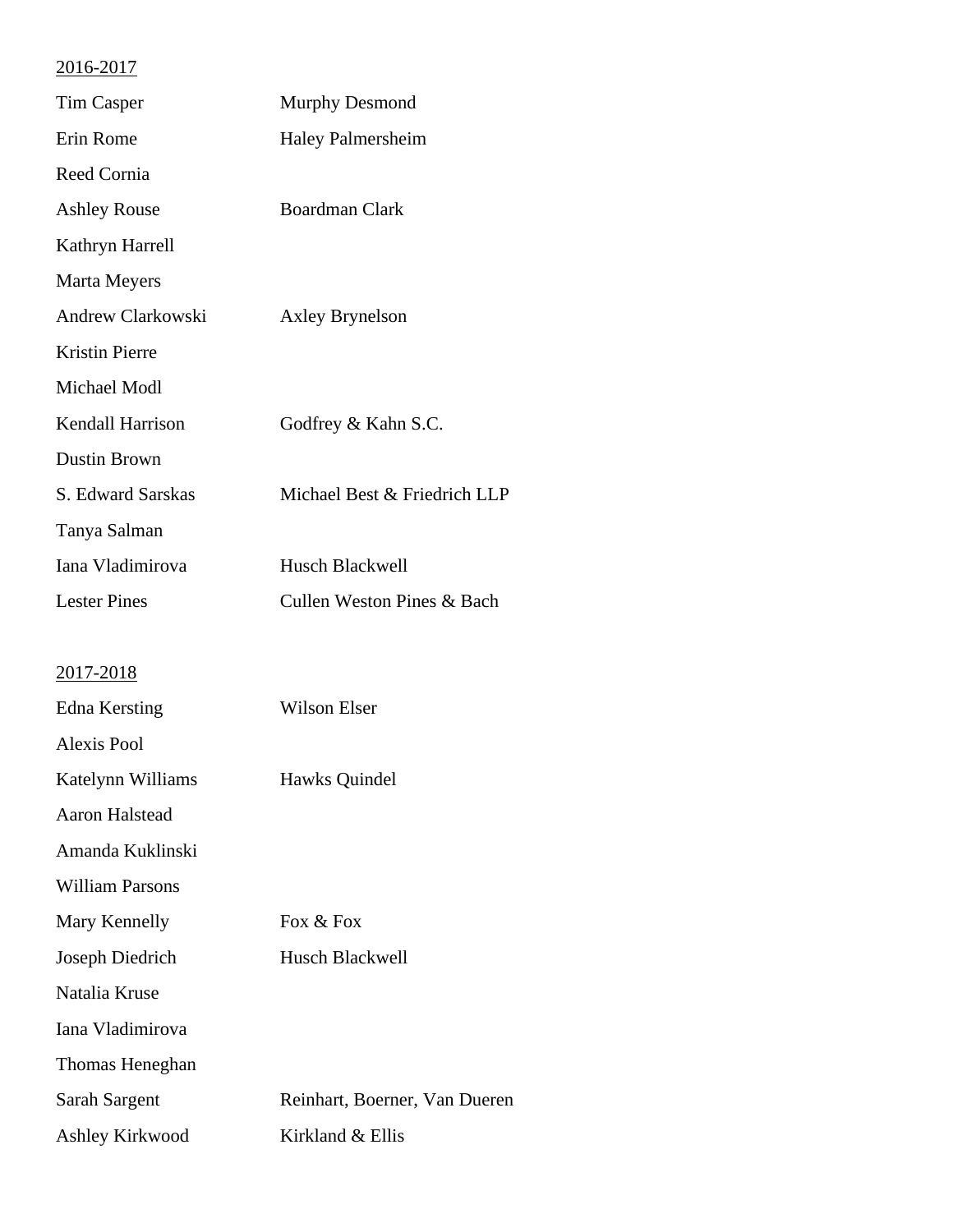| <b>James Kestler</b>     |                               |
|--------------------------|-------------------------------|
| Mark Nomellini           |                               |
| <b>Robert Earles</b>     |                               |
| Andrew Clarkowski        | <b>Axley Brynelson</b>        |
| <b>Kristin Pierre</b>    |                               |
| Michael Modl             |                               |
| <b>Reed Cornia</b>       | Cornia Law Firm               |
| James Law                | Reinhart, Boerner, Van Deuren |
| <b>Jeff Roeske</b>       |                               |
| Sarah Zylstra            | Boardman & Clark              |
| Evan Tenebruso           |                               |
| Kathryn Pfefferle        |                               |
| Christopher Hovden       | DeWitt, Ross & Stevens        |
| <b>Thomas Nitschke</b>   | Blaise & Nitschke             |
| Joseph Russell           | von Briesen & Roper           |
| <b>Stephen Howe</b>      | Merchant & Gould              |
| Paige Stradley           |                               |
|                          |                               |
| 2018-2019                |                               |
| Naikang Tsao             |                               |
| Megan R. Stelljes        |                               |
| Katelynn M. Williams     |                               |
| David Owens              | Loevy & Loevy                 |
| <b>Anand Swaminathan</b> |                               |
| <b>Jeff Simmons</b>      | Foley & Lardner               |
| Kevin LeRoy              |                               |
| Maria Lyon               |                               |
| David Anstaett           | Perkins Coie                  |
| <b>Brandon Lewis</b>     |                               |
| David Zoppo              |                               |
| Maria Stubbings          |                               |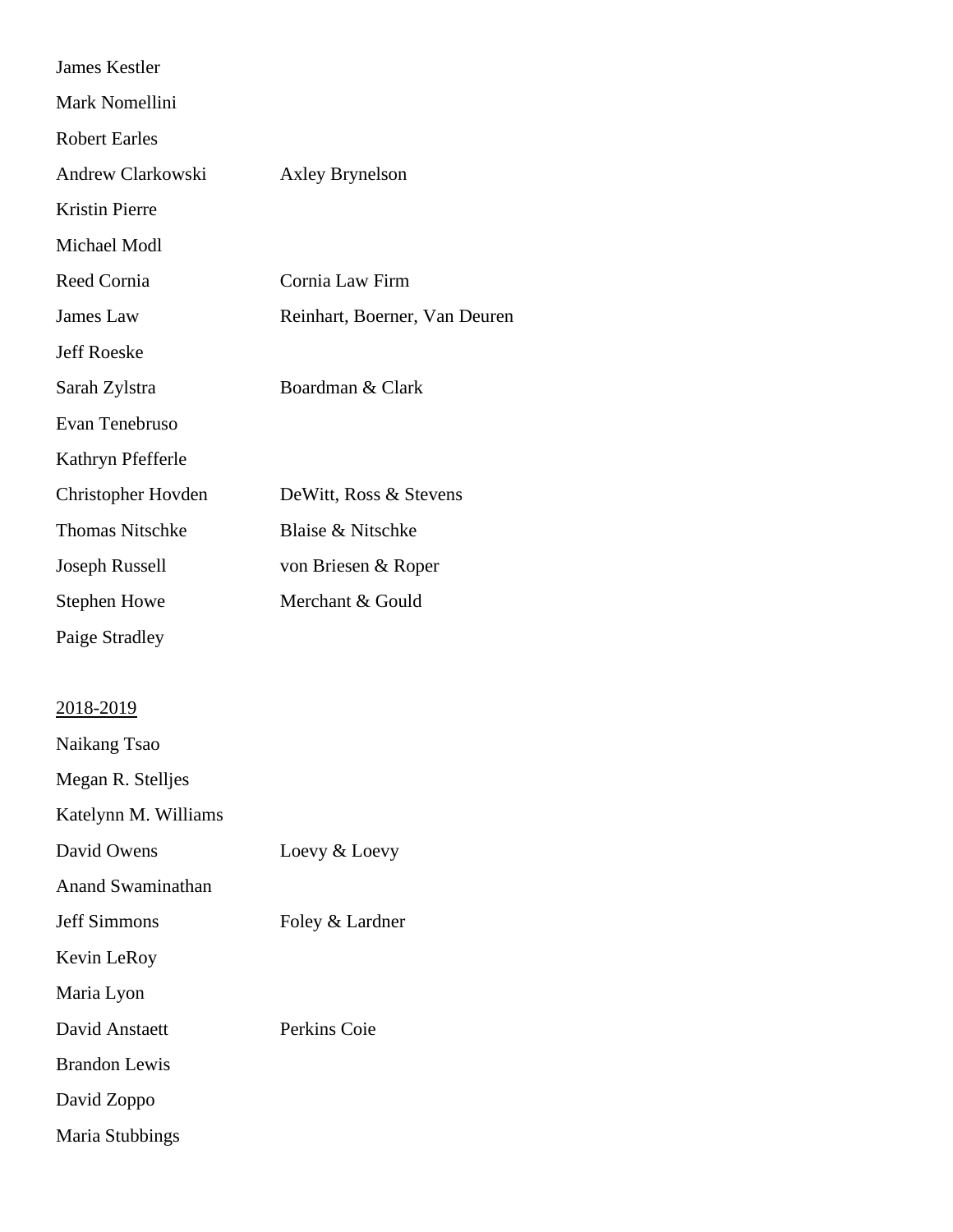| <b>Emily Feinstein</b>     | Quarles & Brady             |
|----------------------------|-----------------------------|
| <b>Sydney VanBerg</b>      |                             |
| <b>Christopher Guthrie</b> |                             |
| <b>Richard Bolton</b>      | Boardman & Clark            |
| Evan Tenebruso             |                             |
| Kathryn Pfefferle          |                             |
| Andrew Clarkowski          | <b>Axley Brynelson</b>      |
| Michael Modl               |                             |
| Morgan Stippel             |                             |
| Monica Mark                | Reinhart Boerner Van Deuren |
| <b>Nathaniel Cade</b>      | Cade Law Group              |
|                            |                             |
| <u>2019-2020</u>           |                             |
| Tomislav Kuzmanovic        | Hinshaw & Culbertson        |
| <b>Andrew Trevino</b>      |                             |
| Mollie Kugler              |                             |
| <b>Skye Parr</b>           | Husch Blackwell             |
| Catarina Colón             |                             |
| Thomas Heneghan            |                             |
| <b>Trevor Brown</b>        | Dorsey & Whitney            |
| JoLynn Markison            |                             |
| Mriana Al'Taqatqa          |                             |
| <b>Anabel Cassady</b>      |                             |
| Jacob Harris               | Husch Blackwell             |
| Paul Cranley               |                             |
| Caitlin M. Madden          | Hawks Quindell              |
| Vanessa Kuettel            |                             |
| <b>Jeff Scott Olson</b>    | Jeff Scott Olson Law Firm   |
| Lonnie Story               | <b>Story Law Firm</b>       |